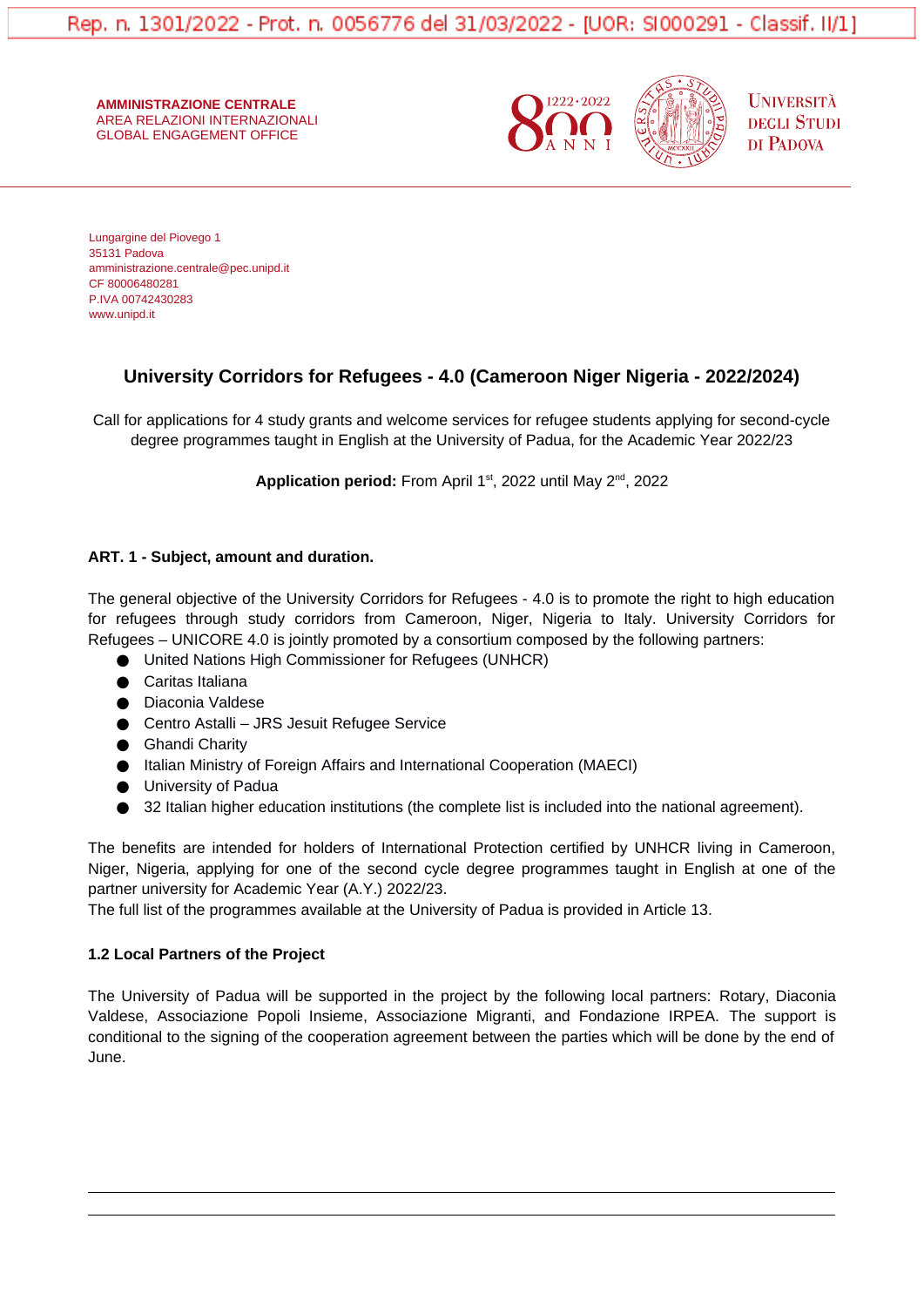#### **AMMINISTRAZIONE CENTRALE UNIVERSITÀ DEGLI STUDI DI PADOVA** AREA RELAZIONI INTERNAZIONALI GLOBAL ENGAGEMENT OFFICE

### **1.3 General Benefits and supports offered**

- logistical and economic support for visa applications, coverage of travel tickets and pre-departure activities;
- support for pre-enrolling at the Italian Embassy and carrying out immigration procedures;
- support for applying for admission to second-cycle degree programmes listed in Art. 13;
- financial benefit, housing and board as better specified in article 1.4;
- mentoring service for the duration of the studies;
- support for integrating in the local student life and community.

#### **1.4 Specific Benefits offered by University of Padua and local partners**

- Tuition fee waiver for the whole duration of the master's degree, offered by the University of Padua;
- Free accommodation in student dorms / private affiliated colleges / university residences offered by the University of Padua;
- Access to two free meals a day, from Monday to Friday, in student canteens or affiliated restaurant offered by the University of Padua;
- Free language course at the University Language Centre, offered by the University of Padua;
- Italian language learning support offered by Associazione Popoli Insieme;
- A personal computer offered by Rotary;
- Coverage of the expenses for books and study materials, including admission fee and CIMEA documents, offered by the Rotary;
- Registration to the National healthcare system and coverage of residence permit expenses, offered by Rotary;
- Costs of dedicated support by Associazione Migranti, offered by Rotary;
- Everyday support for daily emergencies, offered by Rotary;
- Dedicated support for all the administrative procedures offered by Diaconia Valdese and Associazione Migranti;
- Mobile phone SIM card and first month subscription, offered by Diaconia Valdese;
- Annual public transportation subscription, offered by Diaconia Valdese;
- Pocket money (100€/month 24 months), offered by Diaconia Valdese;
- Psychological support, offered by Diaconia Valdese;
- Support in the integration in everyday life, social inclusion, orientation to access extra-curricular activities and services offered locally jointly offered by Rotary, Diaconia Valdese, Associazione Migranti, and Associazione Popoli Insieme;
- Support in the integration in student life and assistance for any problem met during the studies, offered by local students, with the supervision of the University of Padua;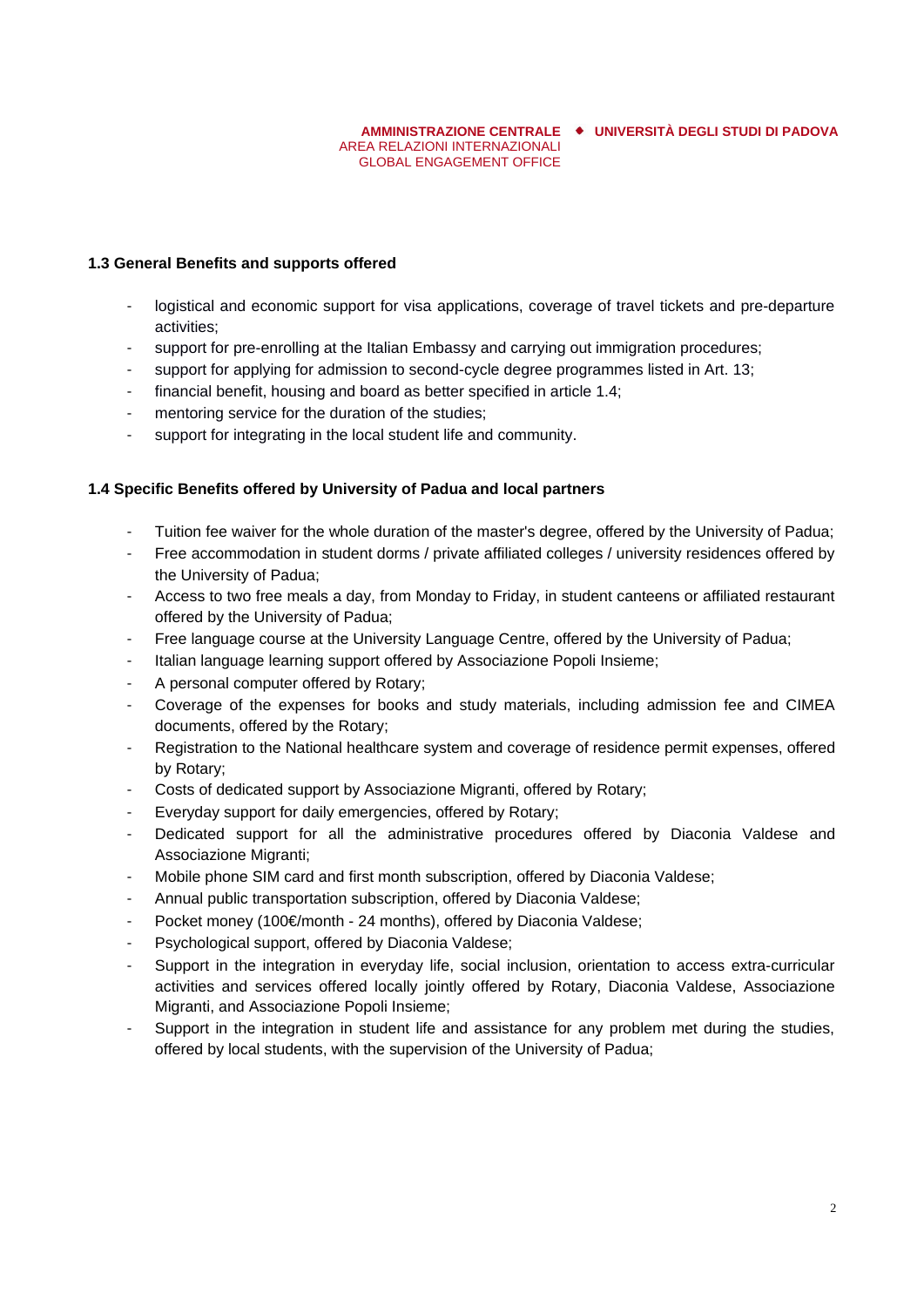#### **AMMINISTRAZIONE CENTRALE UNIVERSITÀ DEGLI STUDI DI PADOVA** AREA RELAZIONI INTERNAZIONALI GLOBAL ENGAGEMENT OFFICE

- Post-lauream job placement facilitation and orientation through the support of an OML (Labour Market Operator) responsible for evaluating the beneficiaries' access to active policy measures or paths, offered by Fondazione IRPEA.

The above-mentioned benefits are applicable only to the beneficiaries of the scholarship and cannot be extended for any reason to relatives or third parties.

UNICORE 4.0 general and specific benefits are assigned for A.Y. 2022/23 and A.Y. 2023/24. Maintenance merit requirements and additional renewals conditions are listed in Art. 9.

## **ART. 2 – Incompatibility.**

The UNICORE 4.0 study grants cannot be combined with:

- Padua Excellence Scholarship;
- Study grants offered by the Ministry of Foreign Affairs and International Cooperation (MAECI);
- CRUI grants for beneficiaries of international protection;
- Study grants issued by foreign governmental bodies or institutions, on the basis of agreements with the University of Padua, aimed at supporting the enrolment of international students at the University of Padua;
- Regione Veneto scholarships.

### **ART. 3 – General and specific admission requirements.**

The application is open exclusively to candidates who meet the following requirements:

- 1. are residing in Cameroon, Niger, Nigeria and have been recognized the refugee status in collaboration with UNHCR;
- 2. hold a qualification valid for admission to the chosen second-cycle degree programme;
- 3. the qualification must be awarded by a higher education institution duly accredited and must grant access to a second-cycle degree programme in the relevant foreign system;
- 4. have obtained their qualification not before 2017 and no later than March 31st, 2022;
- 5. meet the specific admission requirements of the second-cycle degree programme of interest, or will meet such requirements by the deadline of enrolment;
- 6. have never been enrolled before in a degree programme at any of the Partner Universities listed in the national agreement;
- 7. comply with applicable provisions and deadlines, including enrolment regulations established by the Memorandum issued by the Italian Ministry of University and Research concerning foreign students' access to university degree programmes.

### **ART. 4 – Application submission: deadlines, modalities and documents needed for application**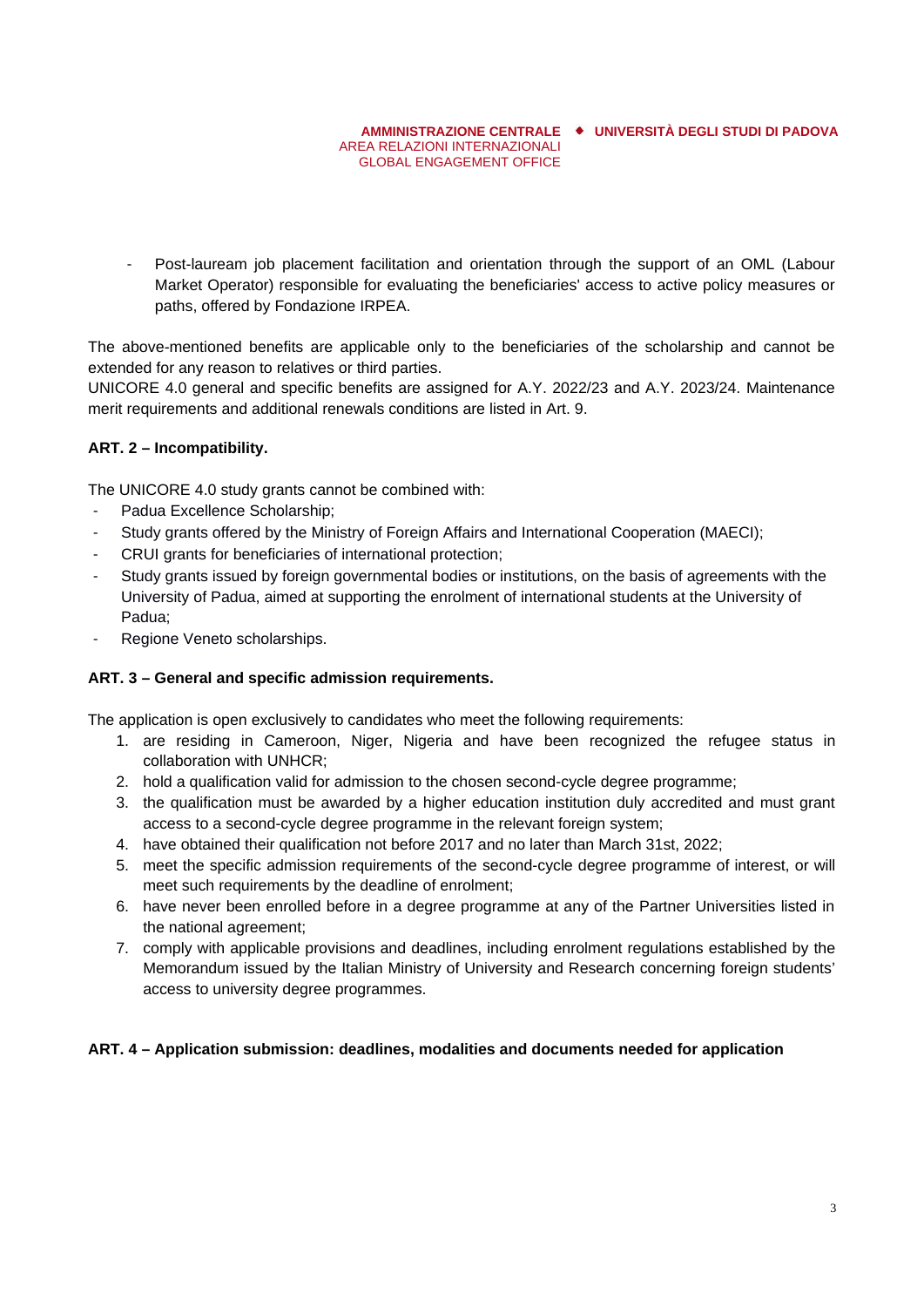**AMMINISTRAZIONE CENTRALE UNIVERSITÀ DEGLI STUDI DI PADOVA** AREA RELAZIONI INTERNAZIONALI GLOBAL ENGAGEMENT OFFICE

### **Art. 4.1 Deadlines and modalities**

Applications that are not properly filled in or completed with all the required documentation will not be accepted.

Students are allowed to apply for a maximum of two Universities and for a maximum of three programs for the University of Padua.

The application will be deemed valid only if the student completes the above procedure correctly.

Applications cannot be submitted on paper, by fax or by e-mail. Applications are considered valid only if all the required documents will be sent.

Applicants must be eligible for enrolling in the 1st year of a second -cycle degree (*Laurea Magistrale*) of the University of Padua (for details on the pre-requisites and procedures: <https://www.unipd.it/en/how-apply> ).

Applicants must complete the online application between April  $1<sup>st</sup>$ , 2022 and May  $2<sup>nd</sup>$ , 2022, by 11.59 pm local time (GMT+1), on their personal area on apply.unipd.it

Detailed instructions for filling the application form are available in attachment 1.

For assistance or guidance, students can contact the Admissions and Welcome Unit - Global Engagement Office (international.admission@unipd.it).

### **Art. 4.2 Application documents**

Applicants must upload the following documents to their application:

- **Motivational Letter(s)** in English;
- **Curriculum Vitae (Résumé)** in English;
- **Transcript of records**;
- **Academic title**;
- **Passport**;
- Refugee ID card / ration number card of the PoR ;
- **English Language** or **other language certifications** (if required check entry requirements for each programme);
- **Any other document required** (check entry requirements for each programme)**.**

If admitted to the degree programme, students might be asked to submit other documents including legalised copies of previous qualifications. No legalised documents will have to be submitted at the application stage, but an English or Italian translation of the entry title should be uploaded as well.

All documents must be in English or Italian. All documents in any language other than Italian or English must be supported by a translation into English or Italian on plain (non-letterhead) paper. The submission of the translated documents only is not enough, applicants must also provide the original document.

In the application phase it is not necessary to submit an official (sworn/certified) translation into Italian, or the relative legalization or the "declaration of value" of the study qualification.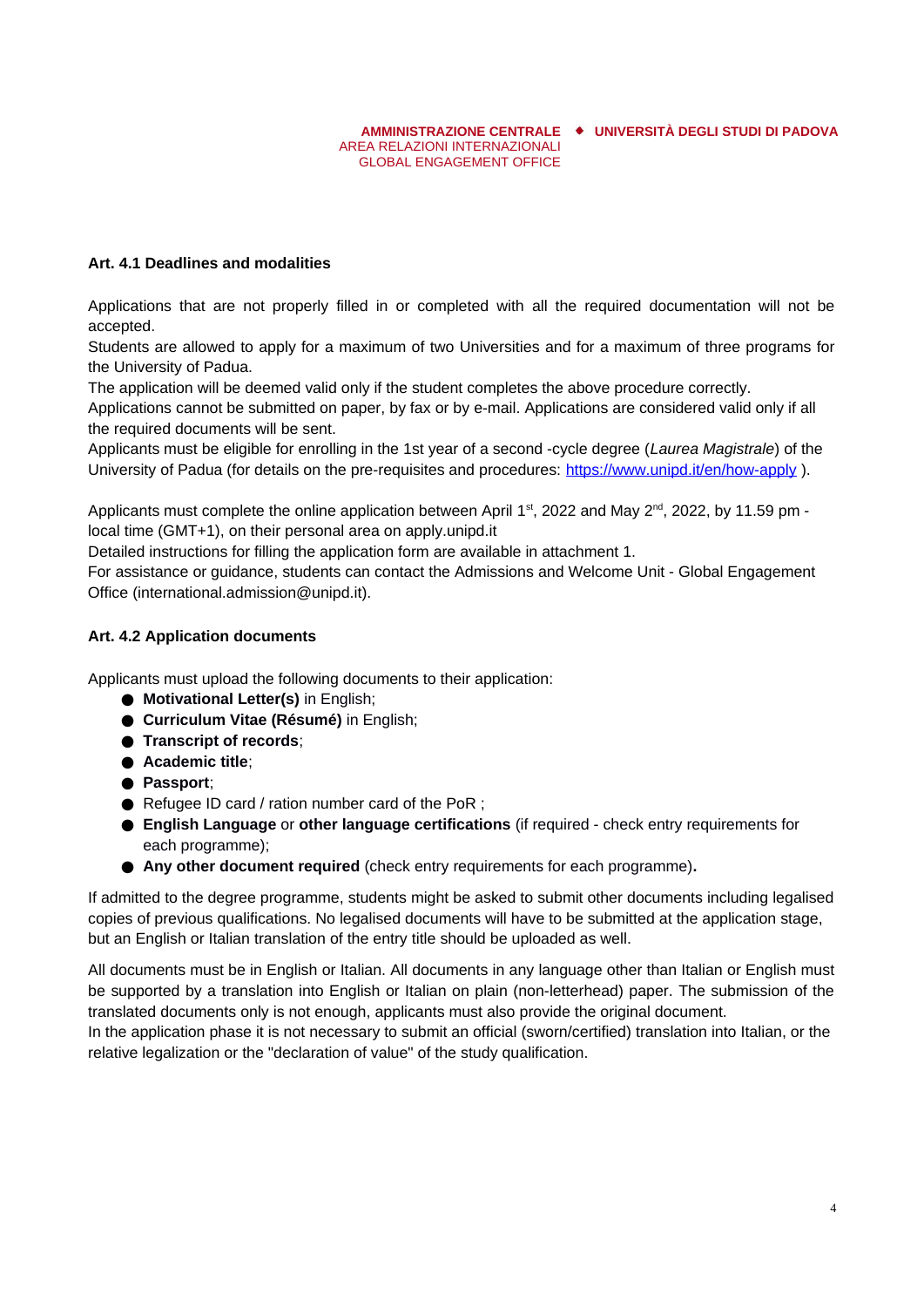**AMMINISTRAZIONE CENTRALE UNIVERSITÀ DEGLI STUDI DI PADOVA** AREA RELAZIONI INTERNAZIONALI

## **ART. 5 Selection criteria**

For the University of Padua, the evaluation will be carried out by a Committee of Experts. A second decree will define the members of the Committee.

GLOBAL ENGAGEMENT OFFICE

Students are selected on the basis of merit requirements, which will be evaluated in two phases:

- Phase 1: preliminary evaluation of the documentation made available by the candidates;

- Phase 2: in-depth evaluation and interview of candidates.

### **Art. 5.1 Phase 1 - evaluation of the documentation made available by the candidates**

The Committee of Experts will evaluate the documentation received by each applicant based on the following criteria:

- Academic background and GPA (score: 0-15)
- Evaluation of CV: professional experience and personal skills (score: 0-15)
- Personal motivation and coherence between previous studies and selected second-cycle degree programme (score: 0-10)

The first sixteen students of this provisional ranking will be admitted to phase 2 of the selection process. Candidates admitted to Phase 2 will be notified by email by mid May, 2022.

#### **Art. 5.2 Phase 2 - In-depth evaluation and interview of candidates**

Applicants will be interviewed online by the relevant Committee, who will evaluate their motivation, expectations, and technical skills, as well as their mastering of the English language.

Interviews will be graded on a scale of 40 points. Shortlisted applicants scoring less than 20 points will be rejected. Those scoring 20 points or more will be eligible for the final ranking.

Interviews will be conducted in English; English proficiency will be assessed during the interview.

Interviews will take place online starting from May 8<sup>th</sup>, 2022.

Candidates will be notified by email about the date and time of the interview.

Candidates are requested to join the interview with the Refugee Identity Card used during the on-line application. A third party must be present during the beginning of the interview for the identification of the candidate.

### **ART. 6 – Establishment and approval of the final ranking list**

Candidate rankings are drawn up by the Committee of Experts summing up the results of the two phases and are approved by decree. The rankings are organised in decreasing order of points. For equal points, preference will be given to the youngest candidate.

Beneficiaries will be notified by email by June  $30<sup>th</sup>$ , 2022.

The list of eligible applicants for the University of Padua, including the ones not selected for the available seats, will be published by 30<sup>th</sup> June, 2022 on <https://www.unipd.it/en/refugees>and on [www.unhcr.it/universitycorridors.](https://eur02.safelinks.protection.outlook.com/?url=http%3A%2F%2Fwww.unhcr.it%2Funiversitycorridors&data=02%7C01%7Cmolinarb@unhcr.org%7C5954f9f7e4854742c5a308d7d7c58f5c%7Ce5c37981666441348a0c6543d2af80be%7C0%7C0%7C637215116111181174&sdata=LZowg%2FU5380rqHsR7ZjKFXD3anJ9UiVDk0Fj5Nl%2BUPE%3D&reserved=0)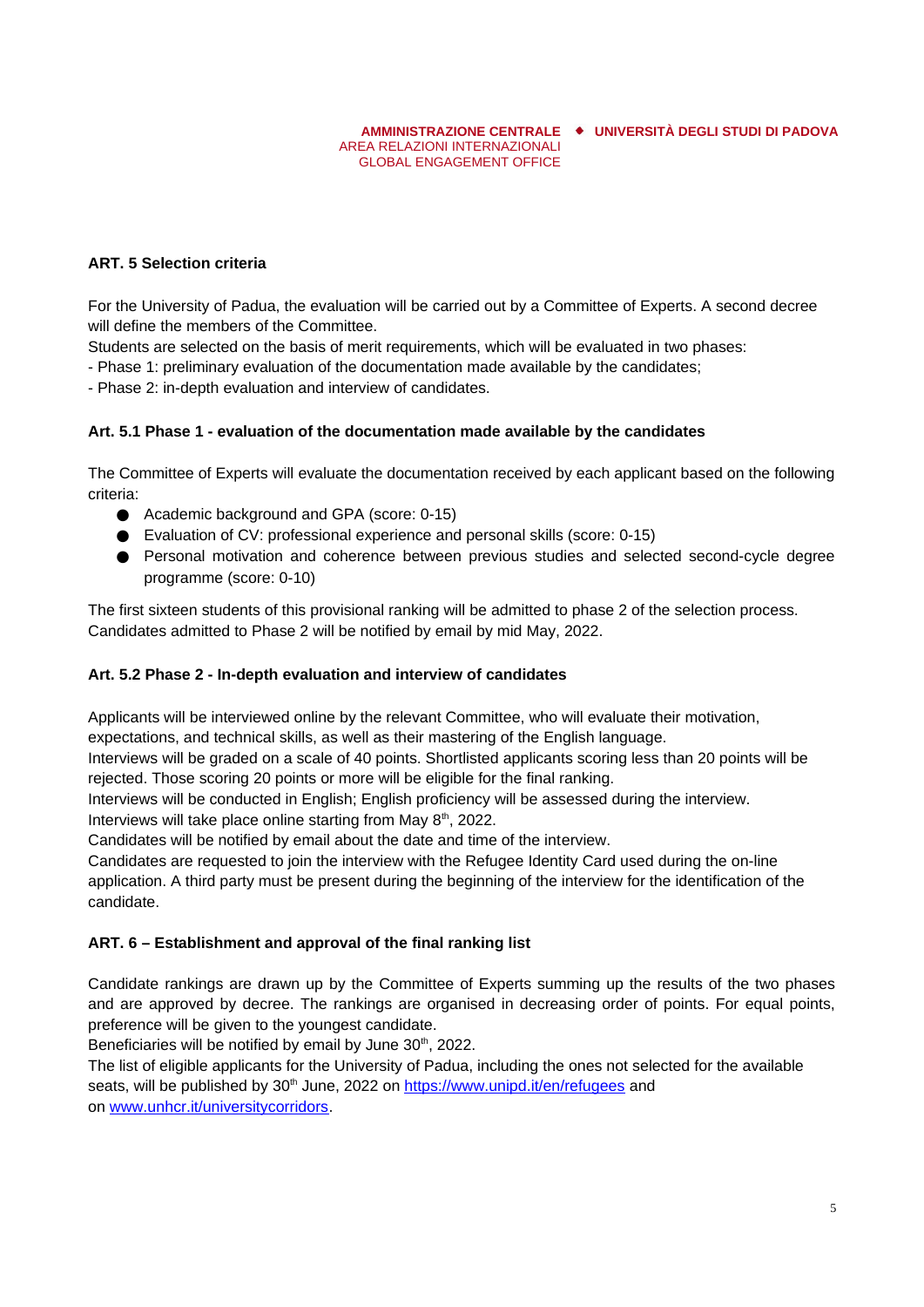**AMMINISTRAZIONE CENTRALE UNIVERSITÀ DEGLI STUDI DI PADOVA**

## **ART. 7 – Acceptance**

In order to confirm acceptance of the UNICORE 4.0 project support and financial benefits, assignees must confirm their acceptance no later than 10 days from the reception, under penalty of loss of the project support and financial benefits.

AREA RELAZIONI INTERNAZIONALI GLOBAL ENGAGEMENT OFFICE

By accepting the scholarship, the students fully accept without reserve UNICORE 4.0 project support and financial benefits at the conditions established in this call for applications. With the acceptance students also confirm under their own full responsibility that they do not fall within any of the conditions of incompatibility established in article 2 of this call for applications.

It is implied that any changes to the declared information must be promptly notified to the University.

Candidates will receive detailed information about the documents to be submitted in order to complete the enrolment.

## **ART. 8 – Ranking scroll and assignment of available seats**

Applicants may withdraw by sending an e-mail to international.admission@unipd.it.

In case a candidate winner of the scholarship officially withdraws by July 15<sup>th</sup>, 2022, the scholarship will be allocated to the next eligible candidate in the ranking.

If, after having scrolled all the rankings, seats will still be available, the University of Padua reserves the right of calling eligible candidates from other rankings issued by the partner Universities of the UNICORE project. Potential candidates will be required to undergo any additional selection process that the University of Padua will consider appropriate in order to verify the specific entry requirements.

# **ART. 9 – Procedure for accessing the financial benefits and renewal requirements**

### **Art.9.1 Access to the financial benefits**

Beneficiaries will receive detailed information on how to access to the benefits by e-mail. Beneficiaries are kindly invited to regularly check their mailbox for updates of the process.

### **Art. 9.2 Renewal requirements**

- **E** First year: within the 10th of August 2023, the students must have obtained at least 30 CFU and a certified A2 Italian language level;
- $\blacksquare$  Second year: within the 10th of August 2024, the students must have obtained at least 60 CFU and a certified B1 Italian language level.

### **Art.9.3 Additional Renewals**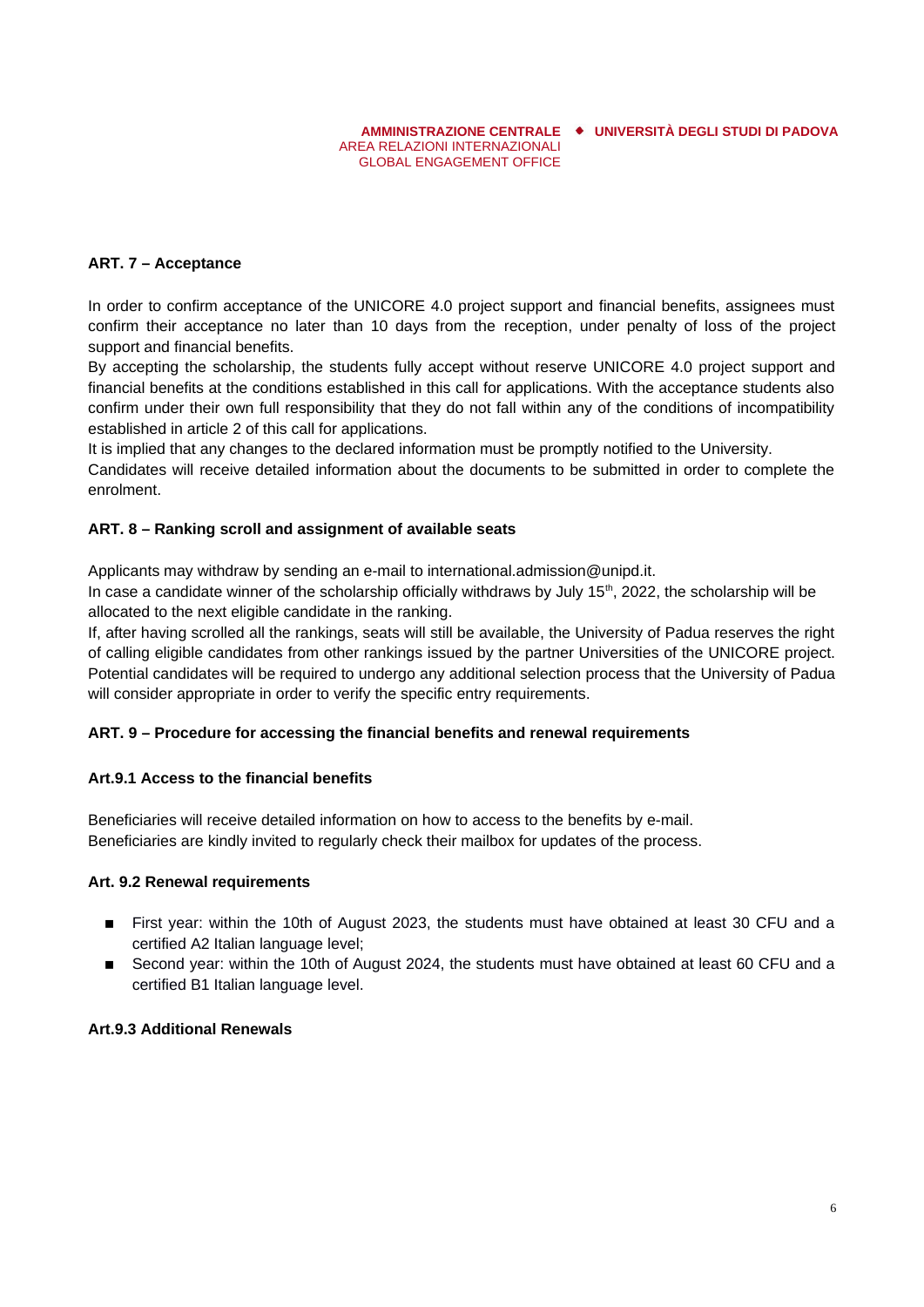If the student does not succeed to complete the Master Programme within the last session of academic year 2023/2024 (March 2025), he/she can apply for a 6-month extension of the grant. Request must be submitted to the Admissions and Welcome Unit by October 30<sup>th</sup>, 2024.

The above additional grants will be awarded only if the student has obtained at least 90 cfu credits and they are subject to financial availability.

Any extension will be subject to a case-by-case approach.

### **Art.9.4 Italian language courses**

Students will be offered free Italian language courses and they are required to obtain the Italian language knowledge as detailed in art. 9.2.

### **ART. 10 – Withdrawal**

In case of withdrawals, eligible students will automatically lose all benefits granted by this call for applications.

### **ART. 11 – Information notice concerning data processing**

Personal data collected are processed as described at: <https://www.unipd.it/en/privacy> . Personal data collected are also processed in compliance with UNHCR [Data Protection Policy](https://www.refworld.org/docid/55643c1d4.html) and its [guidance](https://www.refworld.org/docid/5b360f4d4.html).

The Administration reserves the right to verify the truth of the information provided. Without prejudice to the penal sanctions of article 76 of Italian Presidential Decree no. 445/2000, in the event of fraudulent information being discovered as a result of such verification the applicant will forfeit the right to the study grant.

### **ART. 12 – Conditional issuing of the call for applications**

This call for application is issued conditionally to the signing of the cooperation agreement and its addendum for the project "University Corridors for Refugees 4.0" among all the parties listed in art. 1.

### **Art. 13 – List of the Second Cycle Degrees taught in English participating in the call for University of Padua**

By clicking on the name of the programme you will get access to all the information about, including study plan and entry requirements.

*[Astrophysics and Cosmology](https://www.unipd.it/en/educational-offer/second-cycle-degree/science?tipo=LM&scuola=SC&ordinamento=2019&key=SC2490&cg=science) [Biotechnologies for food science](https://www.unipd.it/en/educational-offer/second-cycle-degree/agricultural-sciences-and-veterinary-medicine?tipo=LM&scuola=AV&ordinamento=2022&key=AV2644&cg=agricultural-forestry-and-food-sciences)*, only for the path held in English "Biotechnologies for food science" *[Business administration](https://www.unipd.it/en/educational-offer/second-cycle-degree/economics-and-political-science?tipo=LM&scuola=EP&ordinamento=2017&key=EP2423&cg=economics-finance-business-management) Chemical and Process Engineering*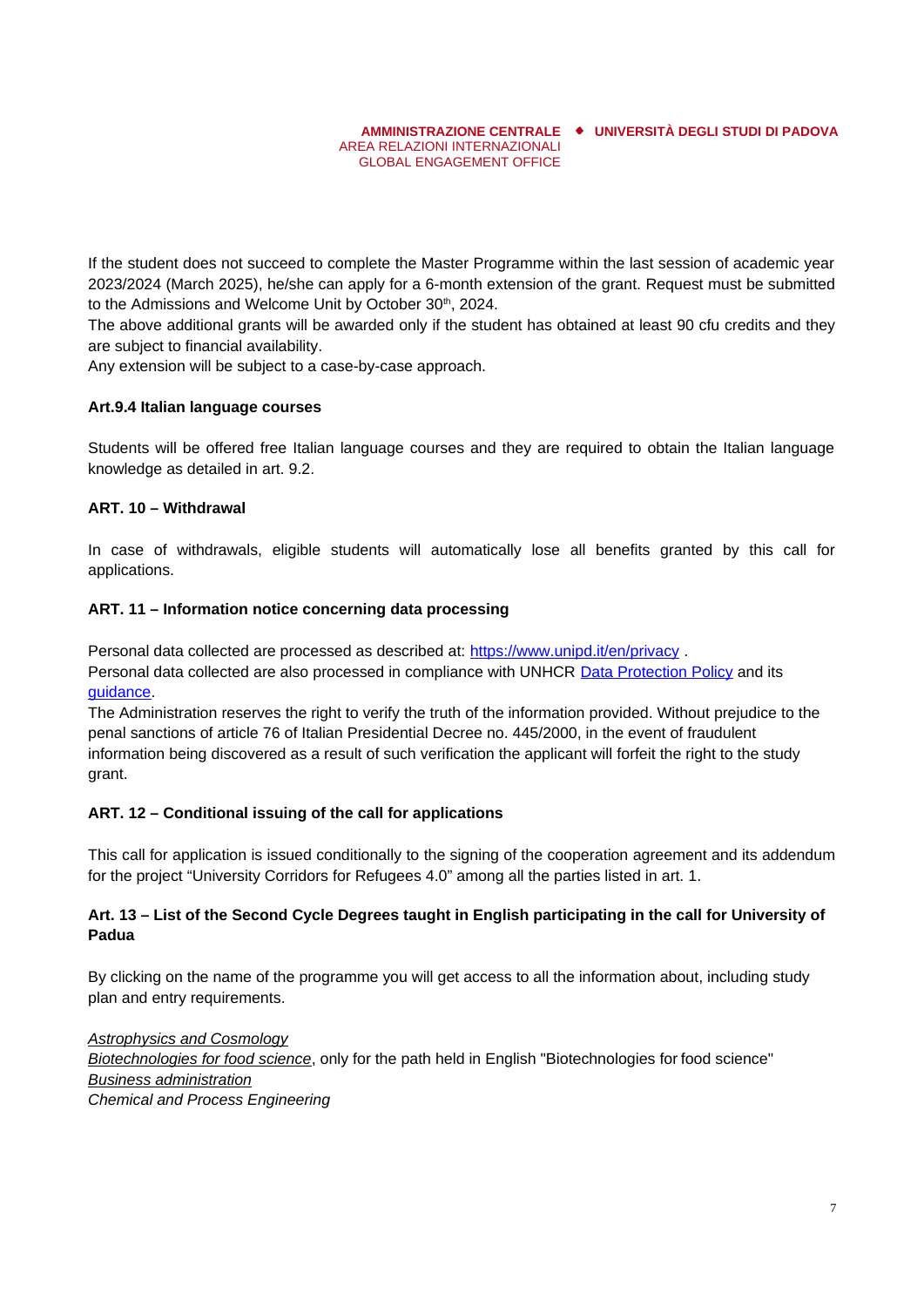AREA RELAZIONI INTERNAZIONALI GLOBAL ENGAGEMENT OFFICE

**AMMINISTRAZIONE CENTRALE UNIVERSITÀ DEGLI STUDI DI PADOVA**

 *[Computer Engineering](https://www.unipd.it/en/educational-offer/second-cycle-degree/engineering?tipo=LM&scuola=IN&ordinamento=2020&key=IN2547&cg=engineering) [Computer Science](https://www.unipd.it/en/educational-offer/second-cycle-degree/science?tipo=LM&scuola=SC&ordinamento=2021&key=SC2598&cg=engineering)  [Control Systems Engineering](https://www.unipd.it/en/educational-offer/second-cycle-degree/engineering?tipo=LM&scuola=IN&ordinamento=2021&key=IN2546&cg=engineering)  [Cybersecurity](https://www.unipd.it/en/educational-offer/second-cycle-degree/science?tipo=LM&scuola=SC&ordinamento=2020&key=SC2542&cg=engineering) [Data science](https://www.unipd.it/en/educational-offer/second-cycle-degree/science?tipo=LM&scuola=SC&ordinamento=2017&key=SC2377&cg=engineering) [Economics and finance](https://www.unipd.it/en/educational-offer/second-cycle-degree/economics-and-political-science?tipo=LM&scuola=EP&ordinamento=2017&key=EP2422&cg=economics-finance-business-management) Electronic Engineering [Energy engineering](https://www.unipd.it/en/educational-offer/second-cycle-degree/engineering?tipo=LM&scuola=IN&ordinamento=2021&key=IN2595&cg=engineering) [Entrepreneurship and Innovation](https://www.unipd.it/en/educational-offer/second-cycle-degree/economics-and-political-science?tipo=LM&scuola=EP&ordinamento=2017&key=EP2372&cg=economics-finance-business-management) [Environmental engineering](https://www.unipd.it/en/educational-offer/second-cycle-degree/engineering?tipo=LM&scuola=IN&ordinamento=2020&key=IN1825&cg=engineering) [Environmental sustainability and education](https://www.unipd.it/en/educational-offer/second-cycle-degree/science?tipo=LM&scuola=SC&ordinamento=2022&key=SC2650&cg=agricultural-forestry-and-food-sciences) [Food and health](https://www.unipd.it/en/educational-offer/second-cycle-degree/agricultural-sciences-and-veterinary-medicine?tipo=LM&scuola=AV&ordinamento=2021&key=AV2585&cg=agricultural-forestry-and-food-sciences) [Forest science](https://www.unipd.it/en/educational-offer/second-cycle-degree/agricultural-sciences-and-veterinary-medicine?tipo=LM&scuola=AV&ordinamento=2017&key=AV2091&cg=agricultural-forestry-and-food-sciences) Geologia ambientale e dinamica della terra* [, only for the path held in English "Earth Dynamics"](https://www.unipd.it/en/educational-offer/second-cycle-degree/science?tipo=LM&scuola=SC&key=8641&cg=agricultural-forestry-and-food-sciences)  *[Geophysics for Natural Risks and Resources](https://www.unipd.it/en/educational-offer/second-cycle-degree/science?tipo=LM&scuola=SC&ordinamento=2020&key=SC2543&cg=science) [ICT for Internet and multimedia](https://www.unipd.it/en/educational-offer/second-cycle-degree/engineering?tipo=LM&scuola=IN&ordinamento=2019&key=IN2371&cg=engineering) [Italian food and wine](https://www.unipd.it/en/educational-offer/second-cycle-degree/agricultural-sciences-and-veterinary-medicine?tipo=LM&scuola=AV&ordinamento=2015&key=AV2190&cg=agricultural-forestry-and-food-sciences) Lingue e letterature europee e americane* [only for the path held in English "English studies"](https://www.unipd.it/en/educational-offer/second-cycle-degree/human-and-social-sciences-and-cultural-heritage?tipo=LM&scuola=SU&key=8277&cg=humanities-and-language-studies)  *[Local development](https://www.unipd.it/en/educational-offer/second-cycle-degree/human-and-social-sciences-and-cultural-heritage?tipo=LM&scuola=SU&ordinamento=2020&key=SU2446&cg=economics-finance-business-management) [Marine biology](https://www.unipd.it/en/educational-offer/second-cycle-degree/science?tipo=LM&scuola=SC&ordinamento=2021&key=SC2596&cg=science) Materials Engineering [Mathematical Engineering](https://www.unipd.it/en/educational-offer/second-cycle-degree/engineering?tipo=LM&scuola=IN&ordinamento=2020&key=IN2551&cg=engineering) [Mathematics](https://www.unipd.it/en/educational-offer/second-cycle-degree/science?tipo=LM&scuola=SC&ordinamento=2022&key=SC2651&cg=science) [Molecular Biology](https://www.unipd.it/en/educational-offer/second-cycle-degree/science?tipo=LM&scuola=SC&ordinamento=2020&key=SC2445&cg=science) [Physics](https://www.unipd.it/en/educational-offer/second-cycle-degree/science?tipo=LM&scuola=SC&ordinamento=2021&key=SC2382&cg=science) [Physics of Data](https://www.unipd.it/en/educational-offer/second-cycle-degree/science?tipo=LM&scuola=SC&ordinamento=2018&key=SC2443&cg=science) Scienze archeologiche* [only for the path held in English "Applied sciences to cultural heritage, materials and](https://www.unipd.it/en/educational-offer/second-cycle-degree/human-and-social-sciences-and-cultural-heritage?tipo=LM&scuola=SU&key=8434&cg=humanities-and-language-studies)  [sites"](https://www.unipd.it/en/educational-offer/second-cycle-degree/human-and-social-sciences-and-cultural-heritage?tipo=LM&scuola=SU&key=8434&cg=humanities-and-language-studies) *<u>Scienze storiche[, only for the path held in English "Mobility studies"](https://www.unipd.it/en/educational-offer/second-cycle-degree/human-and-social-sciences-and-cultural-heritage?tipo=LM&scuola=SU&key=6555&cg=humanities-and-language-studies)</u> Strategie di comunicazione* [, only for the path held in English "Communication strategies"](https://www.unipd.it/en/educational-offer/second-cycle-degree/human-and-social-sciences-and-cultural-heritage?tipo=LM&scuola=SU&key=8407&cg=humanities-and-language-studies) *[Sustainable agriculture](https://www.unipd.it/en/educational-offer/second-cycle-degree/agricultural-sciences-and-veterinary-medicine?tipo=LM&scuola=AV&ordinamento=2016&key=AV2293&cg=agricultural-forestry-and-food-sciences)  [Sustainable Chemistry and Technology for Circular Economy](https://www.unipd.it/en/educational-offer/second-cycle-degree/science?tipo=LM&scuola=SC&ordinamento=2021&key=SC2590&cg=science) [Water and geological risk Engineering](https://www.unipd.it/en/educational-offer/second-cycle-degree/engineering?tipo=LM&scuola=SI&ordinamento=2021&key=IN2587&cg=engineering)*

> La Rettrice Prof.ssa Daniela Mapelli

*firmato digitalmente ai sensi del d.lgs. 82/2005*